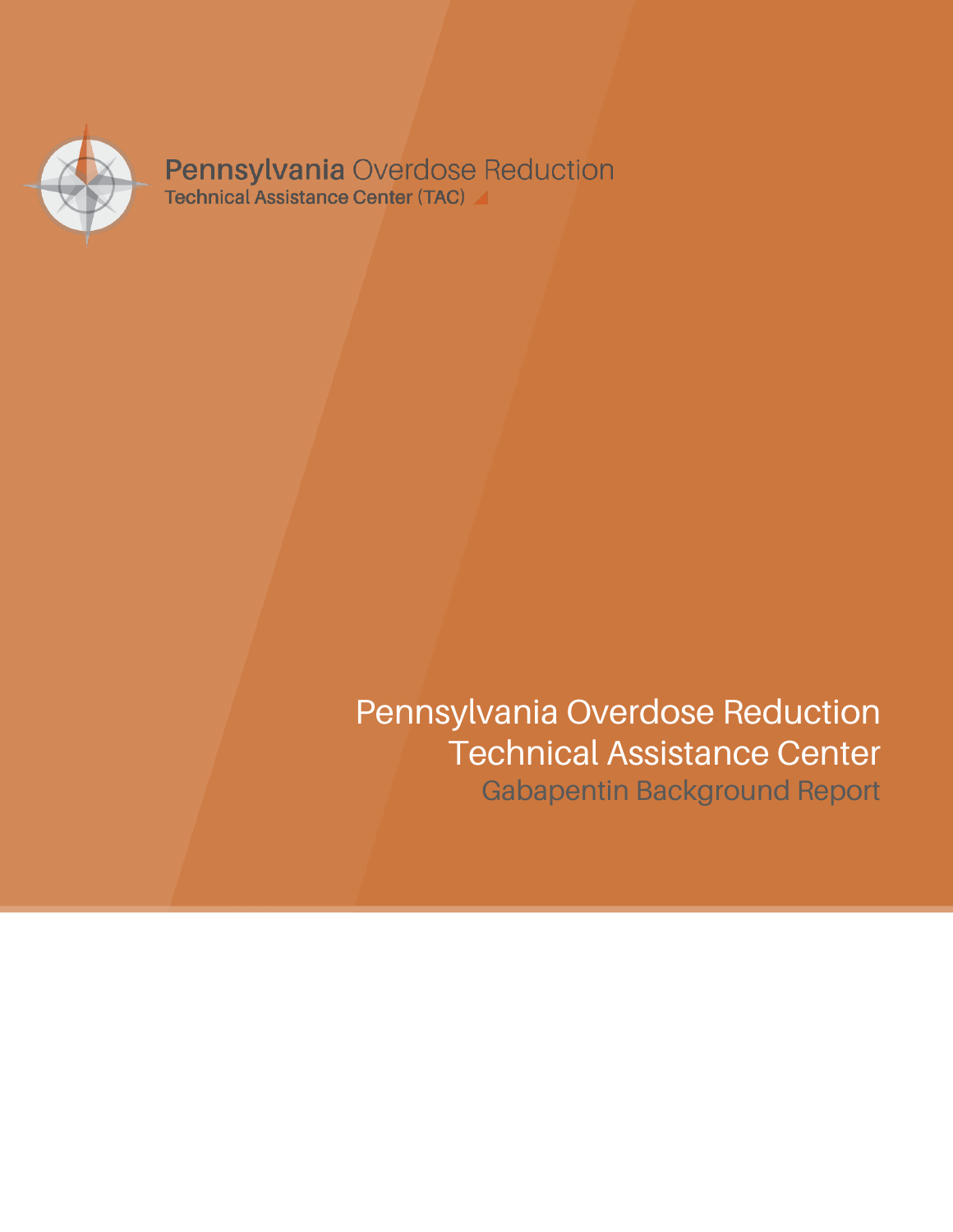

#### INTRODUCTION

In recent years, gabapentinoids have appeared in an increasing number of toxicology reports across Pennsylvania. To understand the rise in fatal overdoses, Pitt PERU's gabapentin working group conducted a literature review on gabapentin and pregabalin, two medications comprising the gabapentinoid drug classification. The aim of this report is to understand the increase in gabapentin prescription and overdose deaths, recognize the risks involved with co-prescriptions of gabapentin and opioids, and present considerations for next steps for providers, drug scheduling, and beyond regarding gabapentinoid medications.

#### **GABAPENTIN**

Gabapentin was first approved by the U.S. Food and Drug Administration (FDA) in 1993 for epilepsy.<sup>11</sup> In 2002, gabapentin was approved by the FDA for its use in the treatment of pain caused by shingles (postherpetic neuralgia pain), making it one of the first-line medications used for the treatment of nerve pain following shingles, neuropathic pain (such as multiple sclerosis or phantom limb syndrome), and restless leg syndrome.<sup>25,26</sup> While gabapentin currently has two FDA-approved indications, it is one of the top ten most prescribed medications in the United States.<sup>3</sup> Since its introduction, gabapentin has been prescribed for several off-label uses and non-FDA-approved indications, including treating agitation in dementia, drug and alcohol withdrawal, bipolar disorder, nerve damage caused from diabetes, anxiety, fibromyalgia, migraines, and the list continues to grow.<sup>26</sup> In fact, a study that focused on the managed Medicaid population indicated that 95% of patients who were prescribed gabapentin were using this medication for off-label diagnoses.<sup>22</sup>

Gabapentin and its analogs are collectively referred to as gabapentinoids.<sup>11</sup> In particular, gabapentin is in a class of medications known as anticonvulsants, as this medication affects chemicals and nerves in the body that are involved in the cause of seizures and some types of pain. Gabapentin treats seizures by decreasing abnormal excitement in the brain. Gabapentin has a white, solid crystalline physical appearance and includes the following brand names: Neurontin®, Gralise®, Fanatrex®, and Horizant®. 11,28 Gabapentin can be commercially obtained as capsules or tablets of different doses, such as 100, 300, and 400 mg capsules or 300, 600, and 800 mg tablets. Particular patient groups that gabapentin may be useful for include cancer patients, HIV patients, transplant patients, and those on anticoagulant (i.e., blood thinner) treatments.<sup>28</sup>

The mechanism of action of gabapentin is currently unknown. Gabapentin is an amino acid related structurally to gamma-aminobutyric acid (GABA)—a neurotransmitter.<sup>26</sup> Neurotransmitters communicate messages from one brain cell to another. GABA tells neurons to slow down or to stop firing, causing a quietening effect on the brain. Approximately 40% of the brain's neurons are responsive to GABA, so the GABA neurotransmitter and related medications can have quite an impact on the brain.<sup>35</sup> Gabapentin appears to work by altering electrical activity in the brain and influencing the activity of the neurotransmitters that send pain messages between nerve cells. Clinical studies demonstrate that gabapentin relieves patients of their neuropathic conditions by changing the way the body senses pain.<sup>14</sup>

Gabapentin is known to have a diverse range of side effects, including drowsiness (somnolence), fatigue, dizziness, respiratory failure, slowed breathing (hypoventilation), involuntary coordination of muscle movements (ataxia), vision distortion, physical weakness (asthenia), self-harm behavior, and suicidal behavior. Additionally, gabapentin is also known to make the user become very friendly, talkative, and disinhibited.28 Supratherapeutic doses (greater than that of medical recommendation) of gabapentinoids may have effects including sedation, dissociation, numbness, contentment, relaxation, uninhibited behavior,

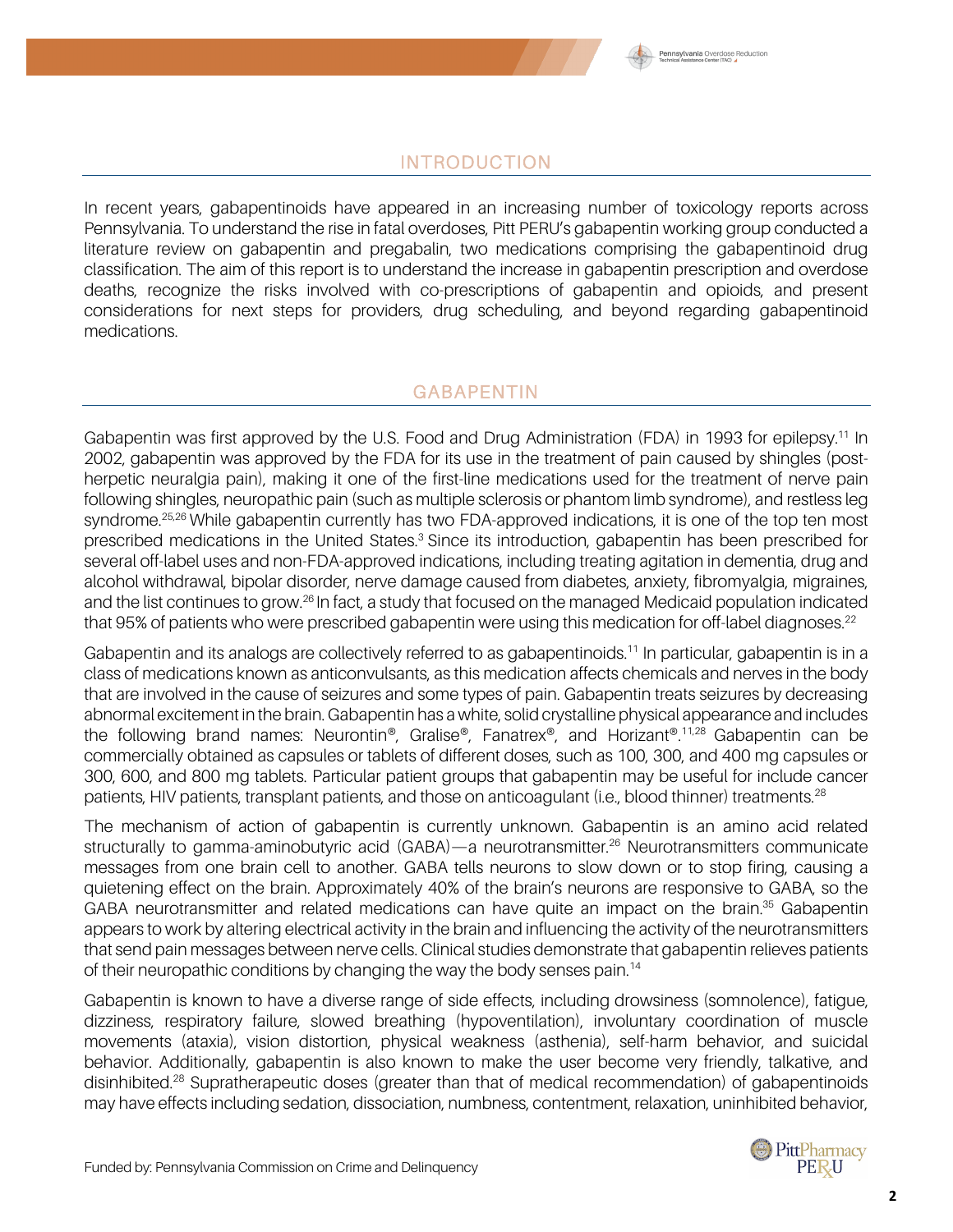

improved sociability and empathy, and audio/visual hallucinations.11 Gabapentin use may include dissociations similar to that reported for dextromethorphan (i.e., cough syrup). More research is needed to specify and confirm all potential side effects, as there is a wide range; however, the route of administration of gabapentin is a relevant factor that influences its potential side effects.<sup>28</sup>

#### PREGABALIN

Another drug to consider when discussing gabapentin is one of its most comparable medications on the market, a gabapentin analog known as pregabalin. Pregabalin is sold under the brand name Lyrica® and was introduced into the market in 2004. Like gabapentin, pregabalin is also approved to treat seizures and shingles (post-herpetic neuralgia), as well as all FDA-approved indications that gabapentin is designed to treat. However, unlike gabapentin, pregabalin is FDA-approved to treat neuropathic nerve pain associated specifically with diabetes and pain associated with fibromyalgia.<sup>27</sup> In some cases, pregabalin is a suggested medication for drug and alcohol withdrawal symptoms, specifically for the treatment of opioid, benzodiazepine, nicotine, cannabinoid, and alcohol dependence. However, the role of pregabalin in substance use populations, particularly for opioids, is not sufficiently explored and more research is required.<sup>33</sup>

Although pregabalin does interact with the same neurotransmitter and has a similar pharmacologic profile as gabapentin, its binding affinity to receptors in the brain and the potency of the medication is six times more than that of gabapentin.<sup>18,23</sup> Furthermore, orally administered pregabalin is absorbed more rapidly in the body than gabapentin and remains present in the bloodstream for longer periods of time. The increased potency and bioavailability allow for pregabalin to achieve the effects of gabapentin but at a lower dose.7 Although pregabalin has shown to have formidable clinical efficacy and distinct advantages over gabapentin, these improved therapeutic effects also increase its potential for abuse. To address this, the U.S. Drug Enforcement Administration (DEA) has classified pregabalin as a controlled substance, listed as a Schedule V (defined as a low potential for misuse compared to Schedule IV drugs). Medications containing gabapentin are not currently scheduled as controlled substances by the DEA.

Pregabalin has euphoric and sedative properties like other substances that are frequently misused, and these properties may contribute to the misuse of pregabalin.<sup>32</sup> Pregabalin users can obtain their legitimate prescriptions through family doctors and/or psychiatrists. However, this medication is reported to be diverted for illegitimate use, much like gabapentin.<sup>33</sup> It is also important to note that if a user abruptly discontinues the use of a gabapentinoid medication, they may experience withdrawal symptoms that suggest physical dependence. There are also case reports describing intense mental cravings for gabapentinoid medications.<sup>11</sup> Due to the euphoric effect and potential cravings associated with gabapentinoids, these medications can be sold and consumed illicitly.

## GABAPENTINOID ILLICIT USE

There is a street market demand for gabapentinoid medications, including both gabapentin and pregabalin. Due to its widespread off-label use, obtaining a gabapentin prescription is relatively easy. Misused gabapentinoid medications are most commonly obtained from a healthcare provider, given by family or friends, purchased online, or obtained abroad. Gabapentin is a relatively inexpensive medication, and individuals may receive a prescription at a low cost or nearly free of charge. As a result, the licit and illicit market has been flooded with gabapentin over the years.<sup>11</sup>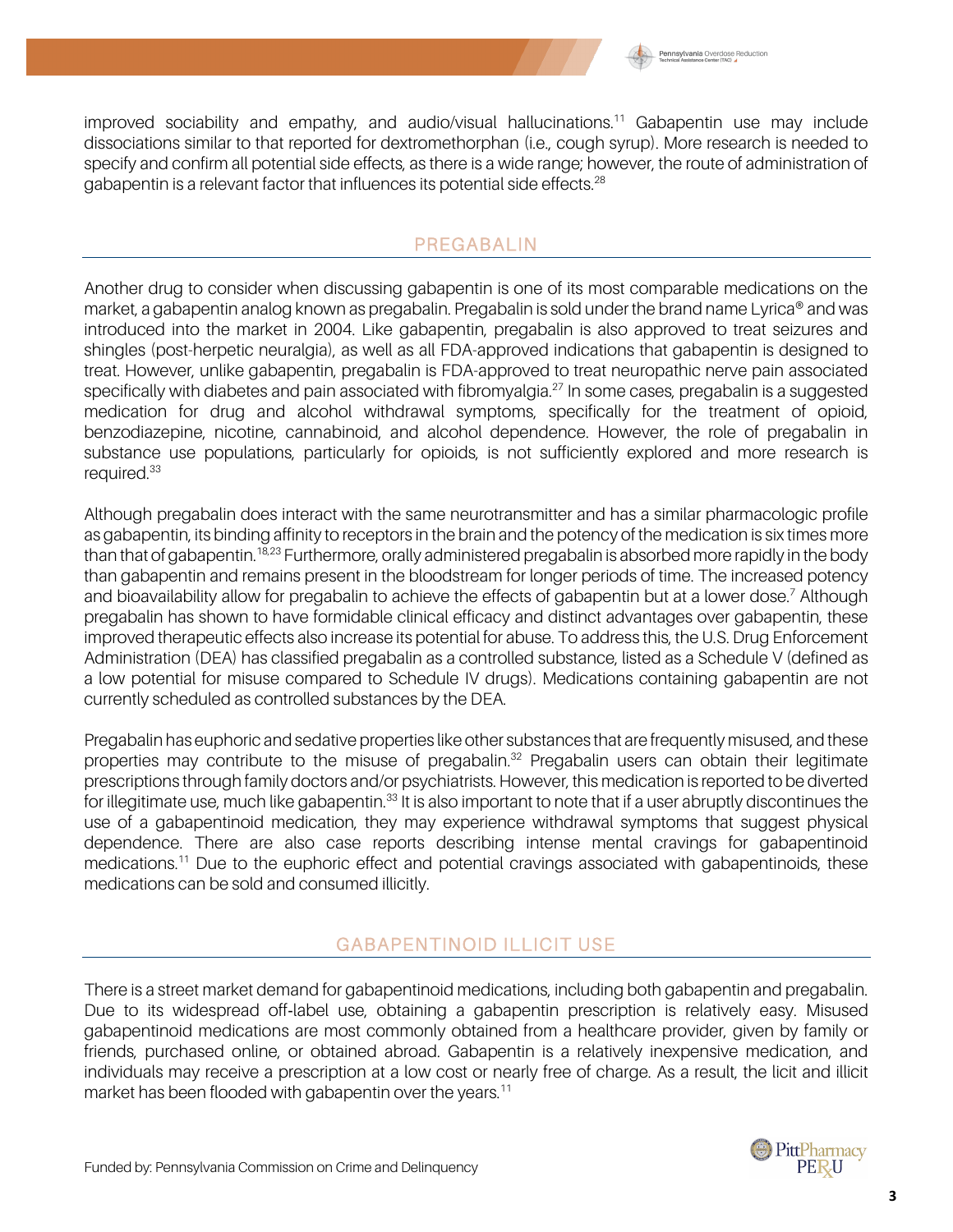

Individuals may misuse their prescribed medication recreationally, or they may choose to obtain the medication illicitly for their recreational pursuits. The deception of gabapentinoid users are reported in the following ways: doctor shopping, fabricating symptoms to receive prescriptions or to obtain higher doses, requesting prescription refills early, and/or filling a prescription at multiple pharmacies in rapid succession.11 Gabapentin is also sold on the Internet without the need for a medical prescription, and it is often distributed at a very low price.<sup>28</sup> The reported illicit market value for gabapentin ranges from less than one to seven dollars per pill, depending on strength, and it is known among the drug-using population as a "cheap man's high."<sup>32</sup> Gabapentin pills may be traded on the street for other drugs, which increases the likelihood of diversion.<sup>11</sup>

With the increased emphasis by providers and pharmacists on reducing the number of opioid and benzodiazepine prescriptions, patients may be substituting their drug use with other licit or illicit drugs in greater availability. Specifically, for some patients in substance use disorder (SUD) treatment, misusing gabapentinoids can potentiate the effects of methadone or Suboxone® (buprenorphine/naloxone).28 A selfreported survey of a prison population supported the potentiation of methadone as an illicit use; 22% of the survey respondents reported that they had abused gabapentinoids, and of those, 38% abused gabapentinoids with the intention of potentiating their methadone high.<sup>5</sup> Using this medication type also may avoid detection during routine Urine Drug Screen (UDS) monitoring. Additionally, police reports have cited gabapentin as a potential cutting agent for heroin.<sup>31</sup> Patients with a tolerance after long-term opioid use may gravitate toward gabapentinoids to explore the euphoric effects of a new drug.11

# POTENTIAL FOR MISUSE

Research suggests that there is a statistically significant difference in gabapentin misuse between patients with a history of opioid use disorder (OUD) and those without. According to the results of an assessment of former inmates, individuals with a history of OUD have a 22% higher chance of taking gabapentin alongside opioids.6 Another study concluded similar results, reporting approximately 22% of the participants interviewed in regard to their substance use reported that they used non-prescription gabapentinoids to potentiate the effect of opioids, as well as to get high.<sup>5</sup> These numbers are consistent with the results of yet another study, which indicated that around 36% of the study participants seeking inpatient detoxification with a history of OUD were misusing prescription medications. Of the medications reported, gabapentin misuse was the second highest with a report of 22%.<sup>37</sup>

Factors that contribute to the appeal and prevalence of gabapentinoid misuse include their relative ease of obtaining large quantity prescriptions, low cost, misunderstanding of misuse potential by medical professionals, rapid-dose titration schedules, and frequent off-label use described as "good for what ails you."<sup>11,36</sup> Due to large dosages and the lack of scheduling, the supply of gabapentin is more readily available than opioids or other drugs of misuse. Overall, the maximum recommended dose of pregabalin and gabapentin are 600 and 3,600 mg per day, respectively, and these doses are divided throughout the individual's day in multiple pills or capsules.<sup>32</sup> Pills can be procured for "a dollar apiece for 800 milligrams," compared to more expensive pills of misuse such as Xanax® and Oxycontin®.10 Gabapentinoids are typically taken orally; however, other routes of administration include smoking, injecting, inhaling crushed tablets, rectal plugging, or parachuting (emptying the tablet or capsule contents into a pouch such as toilet paper and swallowing).<sup>11</sup> There are also accounts of individuals snorting gabapentin powder to experience a similar high to that of cocaine.<sup>32</sup>

Motivations for misusing gabapentinoids are classified into three main categories: recreational (to get high), self-medication (for anxiety, pain, or withdrawal symptoms of other drugs such as cocaine, opioids, or

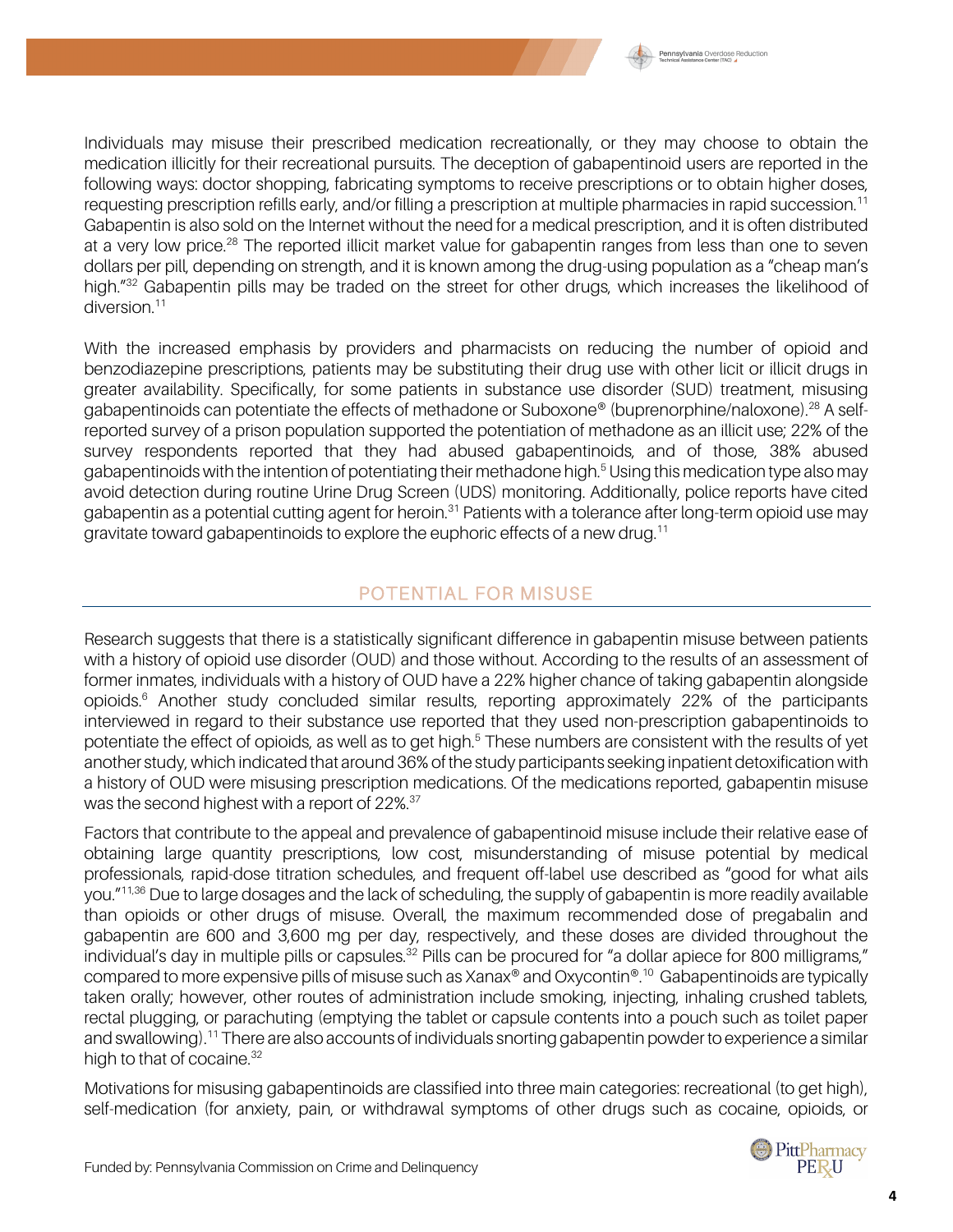

alcohol), or self-harm.11 One impetus for gabapentin misuse is to experience its sedative, relaxing, calming effects, which can be achieved in combination with other substances. Gabapentinoid misuse is often in combination with other drugs such as opioids, alcohol, benzodiazepines, zopiclone, amphetamines, marijuana, baclofen, selective serotonin reuptake inhibitors (SSRI), quetiapine, or LSD.<sup>11</sup> Studies suggest that buprenorphine and tramadol are among the most common drug combinations alongside gabapentinoids. Other desirable effects of gabapentin include sociability, disassociation, increased energy and focus, and improved quality of sleep.<sup>32</sup> Gabapentinoid misuse occurs at supratherapeutic doses, which are in clear excess of the recommendations provided by a clinician.<sup>11</sup> The feelings of calm can also be achieved with gabapentin alone with a dose range of 600 to 4,800 mg, and the euphoric effects of gabapentin can be achieved on high dosages of gabapentin, specifically 1,500 to 12,000 mg.32 Individuals who misuse gabapentin have claimed that the euphoric effects are reminiscent of opioids, though not quite as strong.

In addition to the potential for misuse of gabapentin, there are specific concerns about misusing pregabalin, particularly among patients with former or current SUDs. Major motivations for using pregabalin include decreasing opioid withdrawal symptoms, increasing the effects of other psychotropic substances, and the psychotropic effects available with pregabalin in particular.<sup>33</sup> There is a growing recognition that combining heroin and specifically pregabalin may enhance the effects of the heroin. Gabapentin and pregabalin are both prescribed to opioid and/or heroin users directly, and they can also be purchased on the street with ease. Desired behavioral effects such as relaxation, euphoria, enhanced sociability, dissociation, and sedation are all reasons why an individual may choose to misuse gabapentinoid medications, particularly in conjunction with using heroin. This has its own risks, as the combination of pregabalin and heroin may cause blackouts or loss of control.Opioid and heroin users that misuse gabapentin or pregabalin are at an increased risk of acute overdose death due to the reversal of tolerance or due to decreased breathing.<sup>25</sup>

## GABAPENTINOID CO-PRESCRIBING

Although gabapentinoids are generally perceived as safe medication options, respiratory depression is a serious and potentially fatal health outcome that may occur when gabapentinoids are used alone and/or in combination with other central nervous system (CNS) depressants, including benzodiazepines, muscle relaxants, and opioids.4 Both gabapentinoids and opioids slow down the central nervous system leading to a slowing of breathing rate and heart rate. According to a population-based nested case-control study examining the risk of death when taking gabapentin and opioids, individuals who simultaneously used gabapentin and opioids have a 49% higher chance of experiencing a fatal opioid overdose compared to those that used opioids alone. This study indicates that the increased risk of a fatal overdose was due to the effect of slow, ineffective breathing caused by the combination of gabapentinoids and opioids.<sup>20</sup>

The dosage of gabapentin consumed also affects the danger of a fatal overdose in combination with CNS depressants. The nested case-control study compared the gabapentin dose for those individuals taking both opioids and gabapentinoids and concluded that the likelihood of a fatal overdose was increased by 60% in individuals taking a moderate (900 - 1,799 mg/day) to high ( $\geq$  1,800 mg/day) dose of gabapentin.<sup>20</sup>

Aside from opioids, gabapentin may have adverse drug interactions when taken with the following medications: morphine, naproxen, losartan, caffeine, sevelamer, cimetidine, magnesium oxide, mefloquine, phenytoin, and ethacrynic acid. On the other hand, studies suggest that gabapentin may interact synergistically with metamizole or tramadol for alleviating pain symptoms.<sup>28</sup>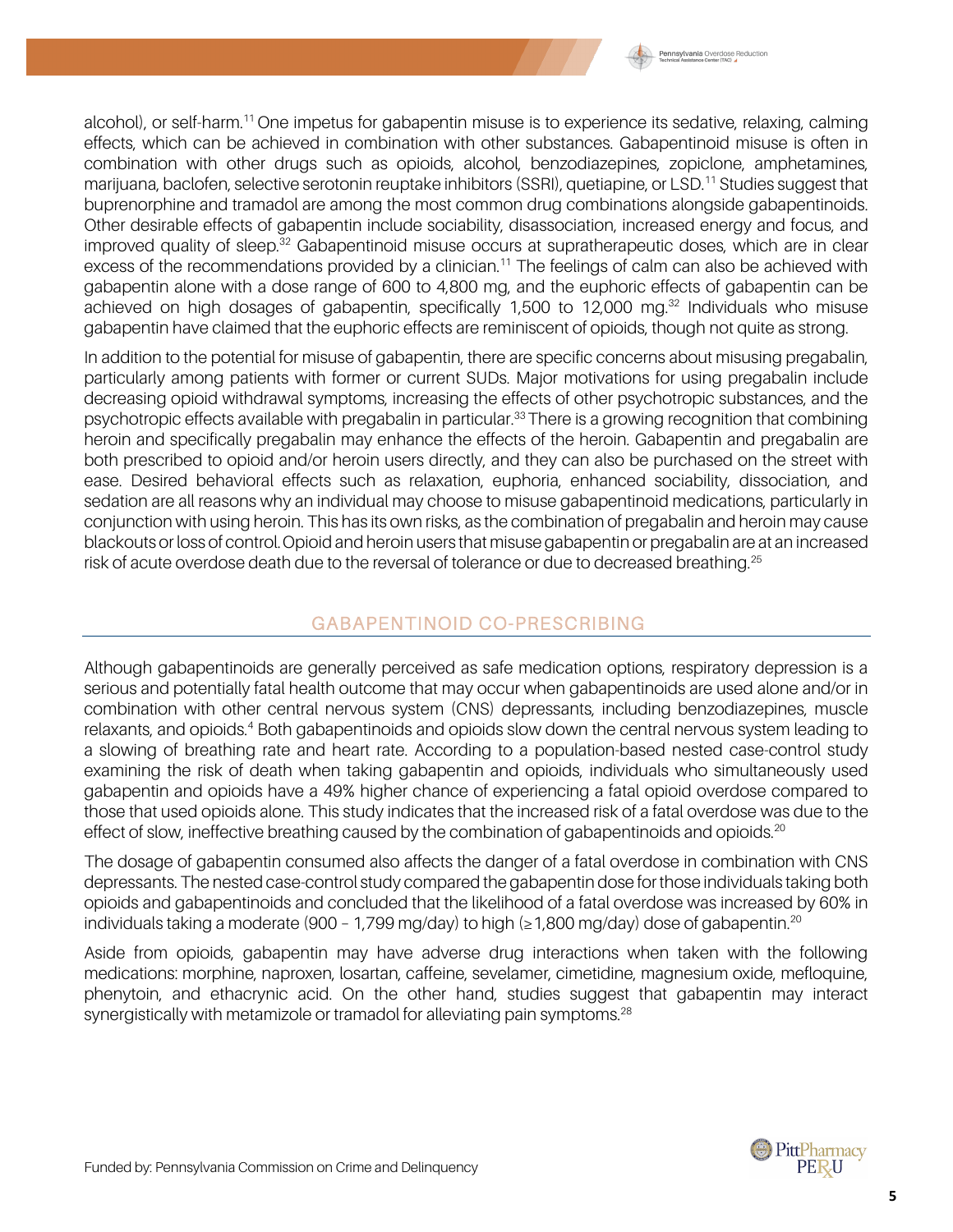

#### RISK FACTORS FOR GABAPENTINOID MISUSE

The factor most associated with gabapentinoid misuse is opioid misuse.<sup>11</sup> A systematic assessment of a public detoxification program suggests that among individuals treated for OUD, 22% reported gabapentin misuse and 7% reported pregabalin misuse, whereas 0% of those with non-opioid SUD reported gabapentinoid misuse.<sup>37</sup> Another study performed at a community correctional center's treatment program corroborated these findings.<sup>6</sup> Other drugs such as cocaine, concurrent cannabis use, and benzodiazepines are associated with gabapentin misuse, though alcohol does not appear to be a predictor. Psychiatric comorbidities (one or more conditions that occur alongside a primary condition) may also be associated with gabapentinoid misuse. While this comorbidity is common with drugs with misuse potential, gabapentin's numerous off-label uses and large quantity available in the community may provide further risk.<sup>11</sup> Prison populations may also be at additional risk of gabapentin misuse and diversion, especially individuals with prior substance misuse.29

## GABAPENTINOID DRUG TRENDS IN OVERDOSE DEATHS

Overdose death toxicology reports demonstrate a statistically significant (p<0.05) increase in gabapentinoidrelated overdose deaths in Pennsylvania between 2015 and 2018. In 2015, gabapentinoids comprised 4.17% of total overdose deaths in Pennsylvania, which increased to 4.31% of total overdose deaths in 2016, 4.66% of total overdose deaths in 2017, and 5.50% of total overdose deaths in 2018.<sup>1</sup> The increase in gabapentinoid presence in overdose deaths is also strongly correlated (r = 0.887) with the overall increase in overdose deaths from 2015 to 2018. There were a total of 4,491 overdose deaths across Pennsylvania in 2018, and gabapentinoids contributed to 247 of the overdose deaths.<sup>1</sup> While there has been an increase in overdose deaths involving gabapentinoids across Pennsylvania, examining the overdose death reports regionally gleans an understanding of the scope of the issue across the state.

The prevalence of overdose death reports that include gabapentinoid medications varies in range across the state. The region displaying the greatest percentage of gabapentinoid medications compared to the total overdose deaths reported is the north central region, where gabapentinoids accounted for an average of 12.5% of the total overdose deaths from 2015 to 2018. Between 2015 and 2018, gabapentinoid-related deaths comprised 8.75% of the total deaths for the south central region, 7.75% for the northeast region, 5.1% in the southwest region, 5% in the southeast region, and 2.25% average for the northwest region.

In addition to the percent of gabapentinoids found in aggregate overdose death reports from 2015 to 2018, examining the annual increase of gabapentinoid-related cases from 2015 to 2018 is also illuminating. Annual gabapentinoid-related cases increased in five of the six regions in Pennsylvania between 2015 and 2018, while the southwest region exhibited a decrease during this time frame. Of the regions with an increase, the southeast and northeast reported statistically significant (p<0.05) increases from 2015 to 2018, while the north central, northwest, and south central regions demonstrated non-significant (p=0.32, 0.85, 0.07, respectively) increases. The southeast region increased from 61 to 109 gabapentinoid-related deaths, while the northeast region increased from 27 to 55. In contrast, gabapentinoid-related overdose deaths in the southwest region decreased significantly (p<0.05) from 15 in 2015 to one in 2018.

Additionally, examining the percent change of overdose deaths regionally can provide an understanding of the rise in overdoses at a local level. There is an increase of gabapentinoids in overdose death reports evident from 2015 to 2018 in the north central (3% increase), northeast (3% increase), south central (6% increase), and southeast (0.5% increase) regions. The cause of the increase could be due to more gabapentin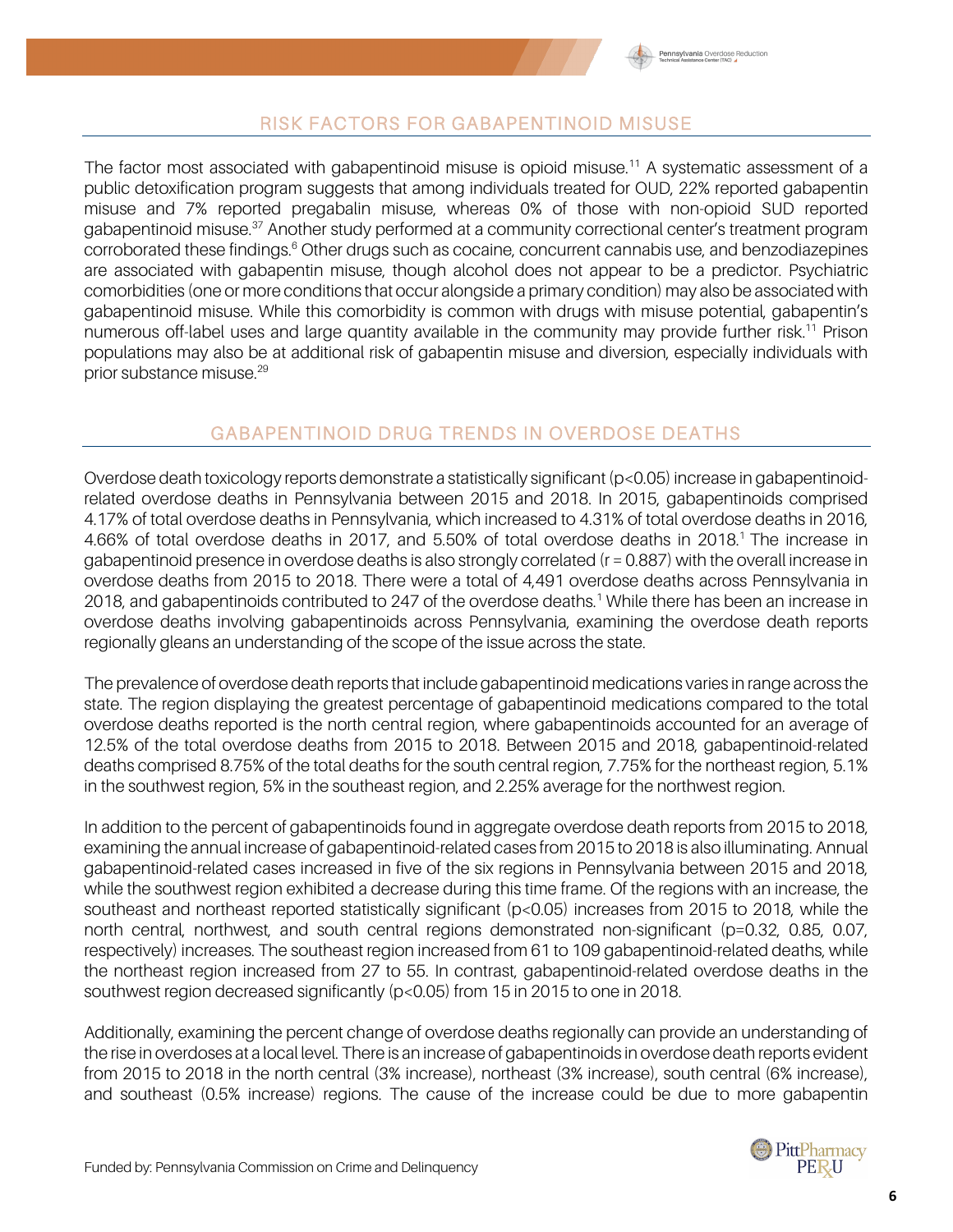

prescriptions available to individuals in the community or due to an increase in illicit gabapentin procurement. Both the southwest and northwest regions indicate a slight decrease in gabapentinoids found in overdose death reports from 2015 to 2018, a 1.97% decrease and 1% decrease, respectively.<sup>1</sup> This indicates that gabapentinoid use has increased in the central and eastern parts of the state, while the use of gabapentinoids in the western portion of Pennsylvania is slightly less prevalent.

While overdose death reports provide an understanding of the lethality of gabapentinoids for Pennsylvania in particular, it is difficult to infer the availability of gabapentinoids through overdose death data alone, as it does not account for the number of active prescriptions available licitly and illicitly. There are additional limitations to the way in which coroners report the overdose deaths that occur in their communities. Across the state, coroners do not follow a standardized protocol in terms of reporting their procedures for toxicology and autopsy reports, which may create inaccuracies in the total number of overdose deaths in which a gabapentinoid was present. For example, coroners may only report demographic information without including data on the drugs present in the toxicology report. Additionally, not all coroners use the same toxicology testing methods, which may not account for all gabapentinoid medications. These limitations should be kept in mind; however, the trends indicated by the overdose death data provide valuable insight into the use of gabapentinoids in Pennsylvania.



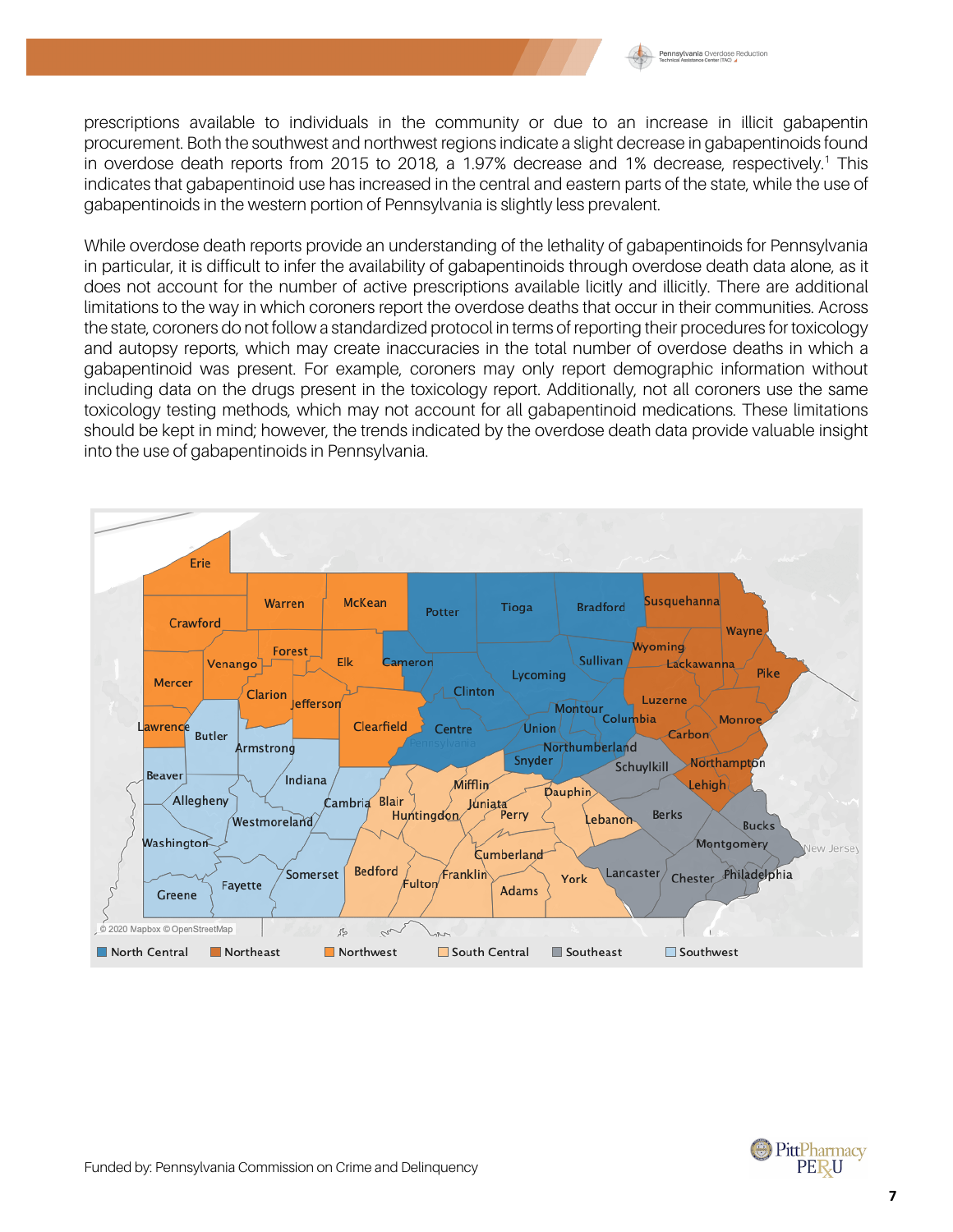

## ROLE OF HEALTHCARE PROVIDERS

Physicians and pharmacists should be aware that there is potential to misuse gabapentinoids, and this potential is greater for individuals who have an SUD. Gabapentinoids are often used for treating conditions that are measured on subjective means, which may allow patients to exaggerate or fabricate symptoms to obtain a new prescription or receive a higher dose. As such, prescribers and pharmacists must be aware of the high risk of gabapentinoid misuse.<sup>11</sup> Healthcare providers should monitor their patients' conditions for signs of misuse and/or diversion. Indicators of gabapentinoid misuse include claiming a medication was lost or stolen, filling prescriptions at multiple pharmacies, requesting to pay out-of-pocket rather than billing insurance, asking for a particular drug or a higher dosage, receiving prescriptions from multiple providers, or requesting refills early. Negative urine drug screens may signal diversion of the medications. In addition, healthcare providers can tailor their efforts to limit the quantities of gabapentinoids prescribed, use caution when prescribing for off-label use, prevent withdrawal by tapering the dosage, and manage the patient's pain adequately (such as referring to a specialist).<sup>11</sup>

It is also advised that clinicians use great caution for co-prescribing gabapentin, pregabalin, and/or opioids, especially when the dose of any drug is high. A fatal overdose may occur due to depressed respiration or from reversing the patient's tolerance.<sup>24</sup> Physicians and pharmacists may be aware of the dangers of coprescribing gabapentin and pregabalin, though fewer warnings are released on the deadly risk of coprescribing gabapentinoids and opioids.<sup>19</sup> When the clinician deems it necessary to combine these medications, the clinician should inform the patient of the risks of taking both medications, closely monitor the patient, and adjust the dose of both medications accordingly. Pharmacists can provide a second touchpoint to educate the patient on the risks of taking both medications simultaneously. Some strategies clinicians can use to minimize the risk of overdose for patients that they deem both medications necessary include dose titration, dose adjustment in the setting of comorbid lung and kidney disease, and avoidance of other CNS depressants.20 Healthcare providers should also exercise the same caution of co-prescribing gabapentinoids, opioids, and benzodiazepines as they may result in a fatal combination.<sup>11</sup>

## GABAPENTINOID DRUG SCHEDULING

Pregabalin is classified as a Schedule V drug by the DEA (defined as a low potential for misuse compared to Schedule IV drugs), though gabapentin is not a federally controlled substance at this time.<sup>10</sup> However, several states have scheduled gabapentin, including West Virginia, Kentucky, Tennessee, Michigan, North Dakota, and Virginia.2,9,12,15,20,34 Additionally, several states, including Minnesota, Massachusetts, and Wyoming, are requiring gabapentin monitoring in their statewide prescription drug monitoring programs (PDMP).<sup>8,13,16,28</sup> Reasons for these actions include an increase in gabapentin prescription early refills, increase in risk of respiratory depression when combined with opioids, increased presence of gabapentin in postmortem toxicology, and off-label and illicit usage.

While there is a growing body of evidence suggesting gabapentinoid misuse over recent years, gabapentin has an important role in pain management and treatment of chronic conditions, such as epilepsy. Therefore, it is necessary to consider these benefits when determining whether Gabapentin should be re-classified.<sup>32</sup> Alternatives to re-classification include a greater emphasis on identifying misuse and encouraging safe prescribing guidelines, particularly when other CNS suppressant medications are co-prescribed.<sup>11</sup>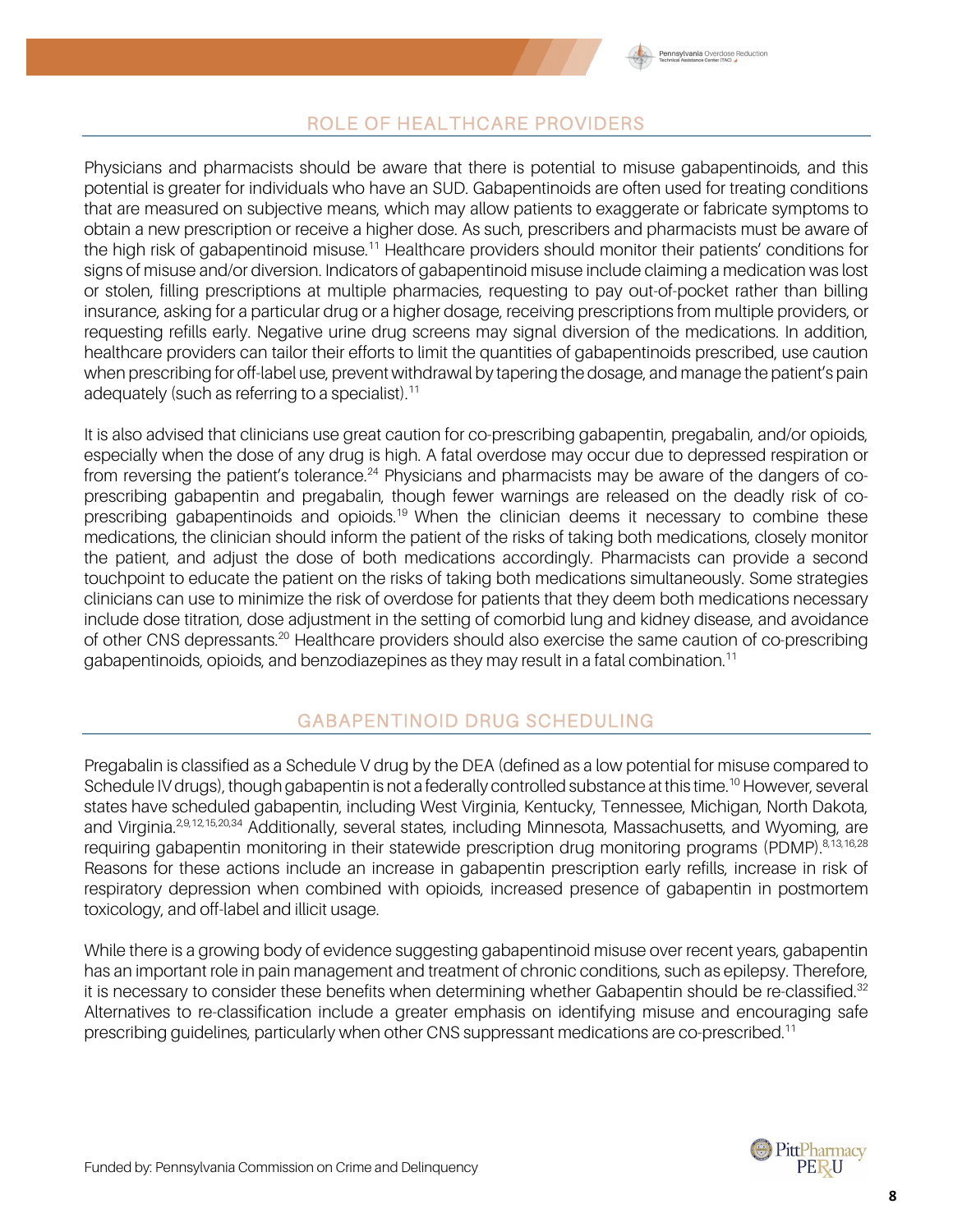

#### COMMUNITY CONSIDERATIONS

Community members, including family, friends, and peers, should be aware of the growing number of reports on the potential misuse of gabapentinoids, especially for those with a history of SUD. Due to the high volume of gabapentin dispensed in a single prescription combined with the increasing number of gabapentin prescriptions, the supply in communities makes the risk of abuse and diversion a serious threat. Community members and providers alike should provide information and encourage the usage of medication take-back events, permanent drop-off locations, and other safe medication disposal options. The less unused medication in the community, the less chance of misuse and potential overdose. Several states have already begun requiring PDMP monitoring of gabapentin, so training prescribing providers to expand their usage of PDMP to include gabapentin monitoring can help reduce the possibility of duplicative prescriptions and diversion. There is also a need for healthcare providers to be more cautious about the number of gabapentinoid prescriptions they are prescribing and to use their best clinical judgment when increasing the dosage units for a patient's prescription and when prescribing for any off-label indications. Gabapentin's reputation as a catch-all pain remedy that is less dangerous than opioids has provided benefits for many individuals, but this medication is not without risk, and continued off-label and illicit usage has sparked concern around the country.

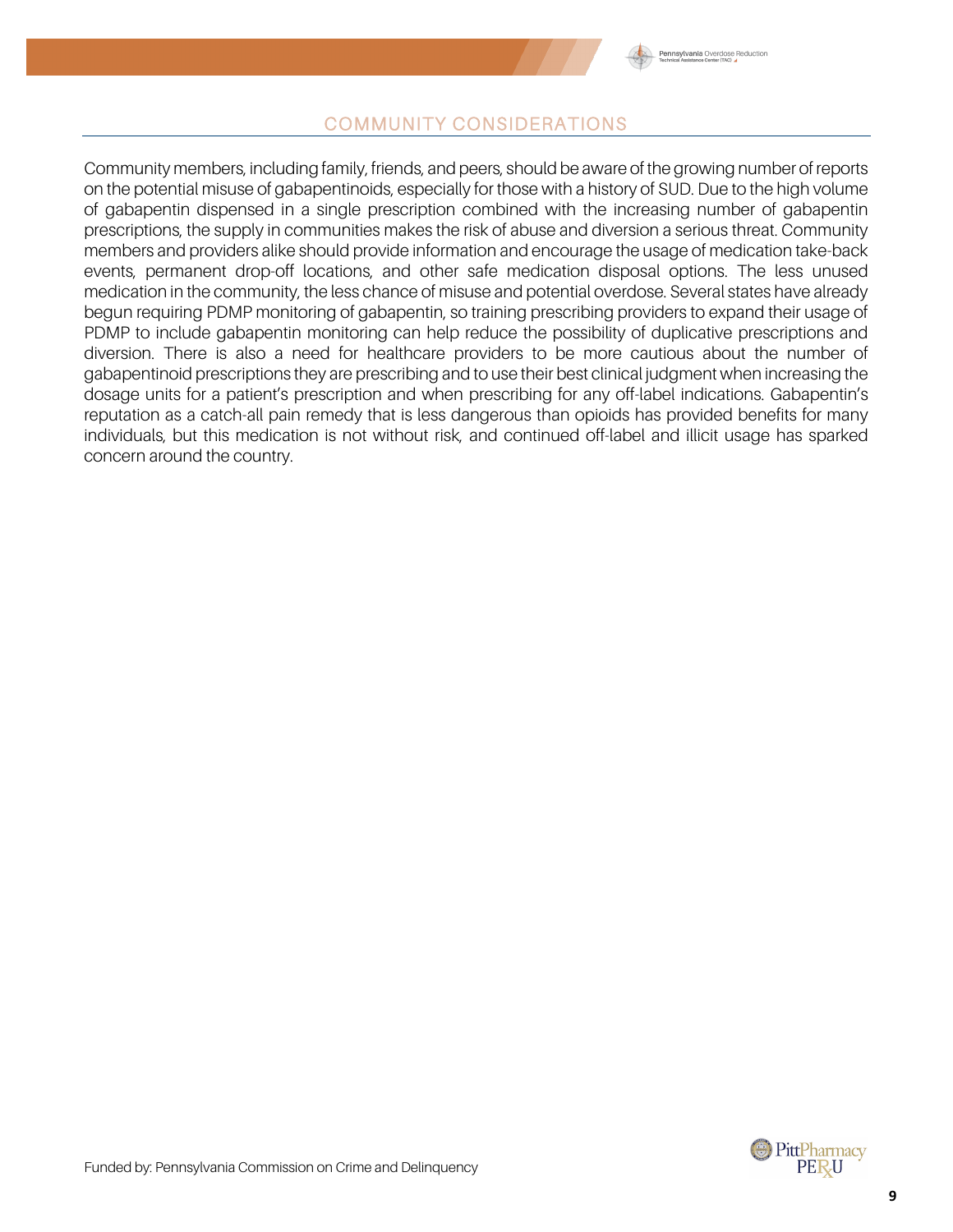

# **REFERENCES**

- 1. Administration DE, Pittsburgh Uo. The Opioid Threat in Pennsylvania. 2018.
- 2. "Advocacy alert: End of session summary." Tennessee Pharmacists Association, Apr. 2018, www.tnpharm.org/news/news-posts-pages/advocacy-alert-4-30-18/.
- 3. Aitken, M. (2017). Medicines use and spending in the US. QuintilesIMS Institute. Retrieved from https://structurecms-staging-psyclone.netdnassl.com/client\_assets/dwonk/media/attachments/590c/6aa0/6970/2d2d/4182/0000/590c6aa069702 d2d41820000.pdf?1493985952.
- 4. Babu, K. M., Brent, J., & Juurlink, D. N. (2019). Prevention of opioid overdose. New England Journal of Medicine, 380(23), 2246–2255. doi: 10.1056/nejmra1807054
- 5. Baird, C. R., Fox, P., & Colvin, L. A. (2014). Gabapentinoid abuse in order to potentiate the effect of methadone: A survey among substance misusers. European Addiction Research, 20(3), 115-118.
- 6. Bastiaens, L., Galus, J., & Mazur, C. (2016). Abuse of gabapentin is associated with opioid addiction. Psychiatric Quarterly, 87(4), 763-767.
- 7. Bockbrader, H.N., Wesche, D., Miller, R., Chapel, S, Janiczek, N, Burger, P. A comparison of the pharmacokinetics and pharmacodynamics of pregabalin and gabapentin. Clinical Pharmacokinetics. 2010;49:661–9. Retrieved from https://www.deadiversion.usdoj.gov/schedules/.
- 8. Borcher, Kevin. "Nebraska's prescription drug monitoring program collecting naloxone and other prescription medications." Nebraska Health Information Initiative, 2017, www.pdmpassist.org/pdf/06- D3\_Borcher.pdf.
- 9. Combs, Miranda. "Spike in number of gabapentin prescriptions sparks state action." WKYT, May 2018, www.wkyt.com/content/news/Spike-in-number-of-Gabapentin-prescriptions-sparks-state-action-483229321.html.
- 10. Donnelly, Ally. "'Johnnys': The latest killer on the street." NBC10 Boston, July 2018, www.nbcboston.com/news/local/Johhnys-The-Latest-Potential-Killer-on-the-Street-489258151.html.
- 11. Evoy, K. E., Morrison, M. D., & Saklad, S. R. (2017). Abuse and misuse of pregabalin and gabapentin. Drugs, 77(4), 403–426. doi: 10.1007/s40265-017-0700-x
- 12. "Gabapentin added as a Schedule V substance in the North Dakota Controlled Substance Act." News, North Dakota State Board of Pharmacy, June 2019, nabp.pharmacy/wpcontent/uploads/2016/06/North-Dakota-Newsletter-June-2019.pdf.
- 13. "Gabapentin and the Minnesota PMP." News, Minnesota Board of Pharmacy, May 2018, nabp.pharmacy/wp-content/uploads/2016/06/Minnesota-Newsletter-May-2018.pdf.
- 14. Gabapentin: MedlinePlus drug information. (n.d.). Retrieved from https://medlineplus.gov/druginfo/meds/a694007.html.
- 15. "Gabapentin scheduled as controlled substance to help with state's opioid epidemic." Department of Licensing and Regulatory Affairs, Michigan.gov, Jan. 2019, www.michigan.gov/lara/0,4601,7-154- 11472-487050--,00.html.
- 16. "Gabapentin WORx reporting." News, Wyoming State Board of Pharmacy, March 2018, nabp.pharmacy/wp-content/uploads/2016/06/North-Dakota-Newsletter-June-2019.pdf.
- 17. Gabapentin: Uses, dosage, side effects, warnings. (n.d.). Reviewed by Kaci Durbin, MD. Retrieved from https://www.drugs.com/gabapentin.html.
- 18. Gajraj, N. (2008). Pregabalin: Its pharmacology and use in pain management. Anesthesia & Analgesia, 10(1), 51–52. doi: 10.1016/j.acpain.2008.01.030
- 19. Gomes, T., Greaves, S., Brink, W. V. D., Antoniou, T., Mamdani, M. M., Paterson, J. M., … Juurlink, D. N. (2018). Pregabalin and the risk for opioid-related death: A nested case–control study. Annals of Internal Medicine, 169(10), 732. doi: 10.7326/m18-1136